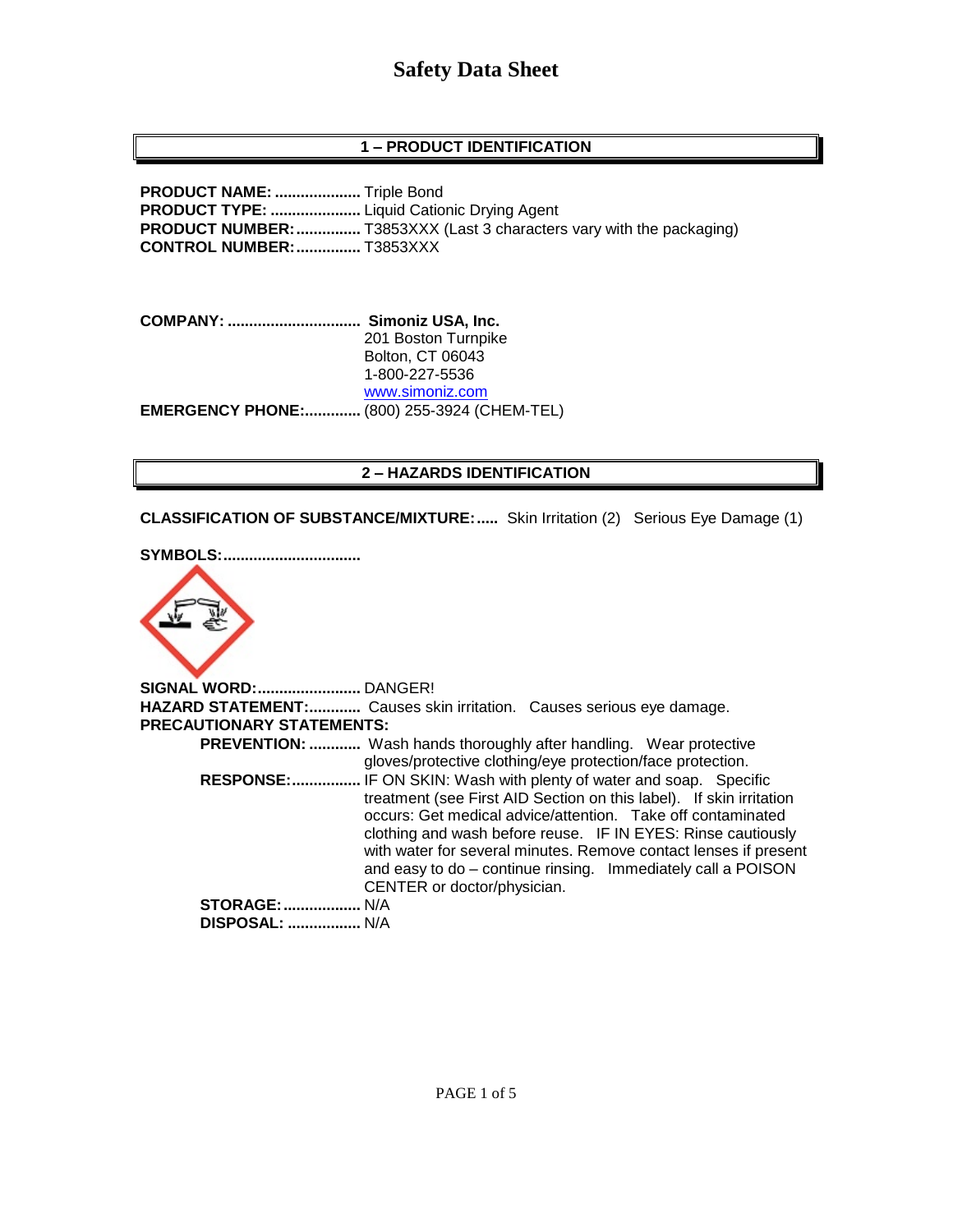## **3 – COMPOSITION / INFORMATION ON INGREDIENTS**

**INGREDIENT C.A.S. NUMBER** Water 7732-18-5 Mixed Petroleum Hydrocarbons 64741-44-2 Dialkyl Quaternary Ammonium Chloride 61789-77-3 2-Butoxy Ethanol 111-76-2 Fragrance Not Listed

Percentages of ingredients are being withheld as trade secret information. This information will be disclosed as necessary to authorized individuals.

### **4 – FIRST-AID MEASURES**

|                        | <b>BREATHING (INHALATION):</b> If victim shows signs of discomfort or irritation, remove to fresh<br>air. If symptoms persist, get immediate medical attention.                                                                             |
|------------------------|---------------------------------------------------------------------------------------------------------------------------------------------------------------------------------------------------------------------------------------------|
|                        | SWALLOWING (INGESTION): . DO NOT INDUCE VOMITING! Drink a large quantity of water or<br>milk. Do not attempt to give liquids to an unconscious person.<br>Get immediate medical attention!                                                  |
| EYES:                  | Flush eyes with a large quantity of fresh water for at least 15<br>minutes. Apply ice compresses and GET IMMEDIATE<br>EMERGENCY MEDICAL ATTENTION by an eye specialist. It<br>may be necessary to take victim to a hospital emergency room. |
| <b>SKIN (DERMAL): </b> | Flush from skin and clothing with large amounts of fresh water. If<br>irritation persists, consult physician. Wash contaminated clothing<br>before wearing.                                                                                 |

#### **5 – FIRE-FIGHTING MEASURES**

**FLASHPOINT:...........................** This product is non-flammable. **EXTINGUISHING MEDIA:.........** This product is non-flammable. Use extinguishing media suitable for materials already burning. **SPECIAL FIRE FIGHTING PROCEDURES: ............**Firefighters working in areas where this product is present should be equipped with an approved, fully enclosed SCBA.

**UNUSUAL FIRE AND EXPLOSION HAZARDS:......**None known.

#### **6 – ACCIDENTAL RELEASE MEASURES**

**SPILL PROCEDURES: .............** Dike to prevent spillage into streams or sewer systems. Consult local, state and federal authorities. **WASTE DISPOSAL: .................** As recommended by local, state and federal authorities.

# **7 – HANDLING and STORAGE**

**STORAGE:................................** Store in a cool, well ventilated area. Avoid overheating or freezing.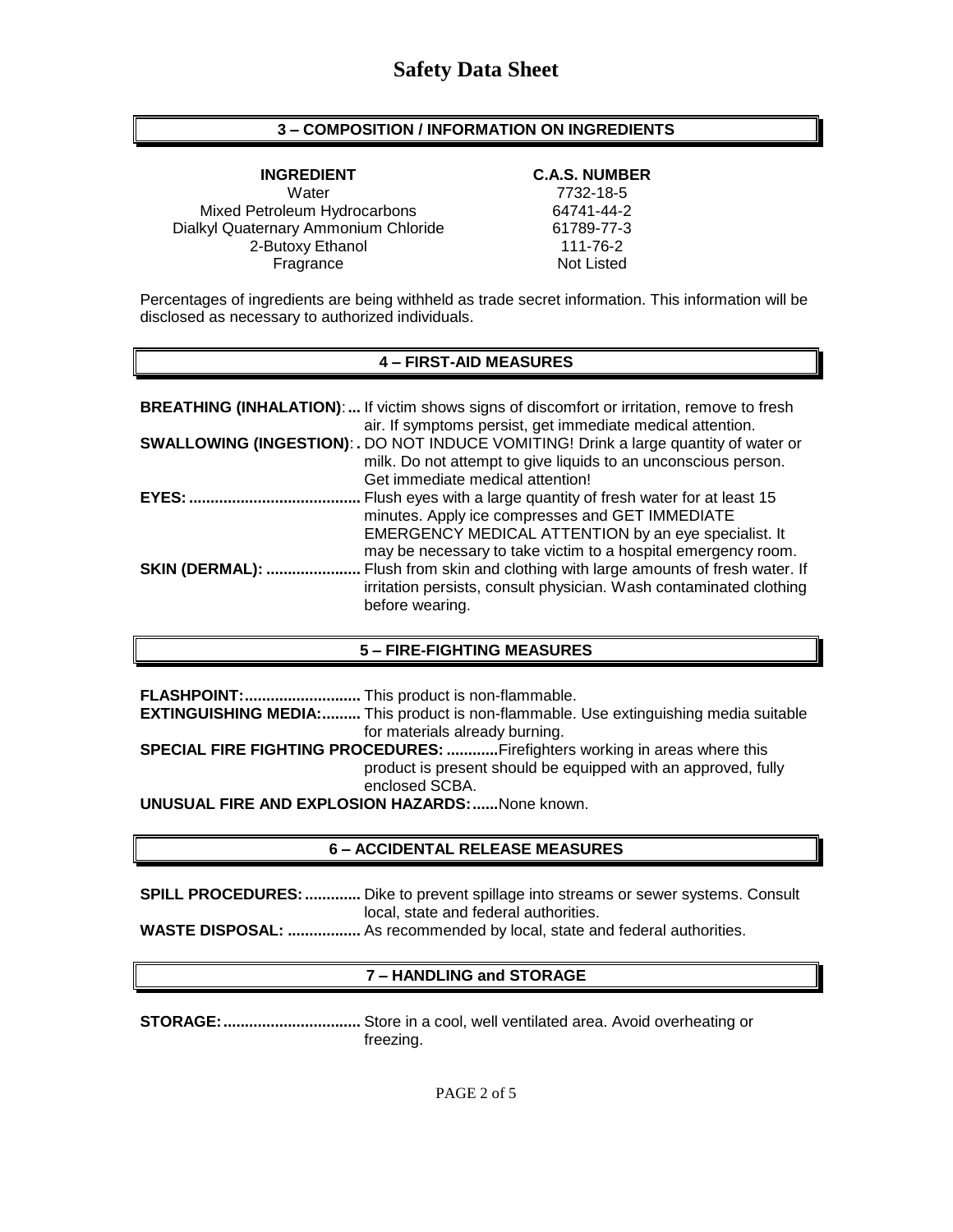**HANDLING:...............................** Under normal use according to label instructions, special protection should not be necessary. Wear eye protection if product is likely to splash.Do not place this product in an unmarked container! Keep away from children! Spilled material is slippery.

# **8 – EXPOSURE CONTROLS / PERSONAL PROTECTION**

**RESPIRATORY PROTECTION:**Not usually needed. Vapors not normally harmful. **PROTECTIVE CLOTHING:.......** Nitrile or PVC gloves, and chemical splash goggles. **ADDITIONAL MEASURES: ......** Under normal use according to label instructions, special protection should not be necessary. Wear eye protection if product is likely to splash.Do not place this product in an unmarked container! Keep away from children! Spilled material is slippery.

| <b>INGREDIENT</b>                    | <b>C.A.S. NUMBER</b> | PEL                    |
|--------------------------------------|----------------------|------------------------|
| Water                                | 7732-18-5            | No limits established  |
| Mixed Petroleum Hydrocarbons         | 64741-44-2           | 5 mg/m3 PEL            |
| Dialkyl Quaternary Ammonium Chloride | 61789-77-3           | No limits established  |
| 2-Butoxy Ethanol                     | 111-76-2             | 20 ppm TLV, 25 ppm PEL |
| Fragrance                            | Not Listed           | No limit established   |
|                                      |                      |                        |

### **9 – PHYSICAL / CHEMICAL PROPERITES**

| APPEARANCE & ODOR:  Yellow liquid, fruit gum scented. |  |
|-------------------------------------------------------|--|
| <b>ODOR THRESHOLD:  N/A</b>                           |  |
|                                                       |  |
| MELTING POINT:  210 degrees F.                        |  |
| <b>FREEZING POINT:  N/A</b>                           |  |
| BOILING POINT: 210 degrees F.                         |  |
| <b>BOILING POINT RANGE: N/A</b>                       |  |
| FLASHPOINT:  This product is non-flammable.           |  |
| <b>EVAPORATION RATE:  N/A</b>                         |  |
| FLAMMABILITY (solid/gas): N/A                         |  |
| EXPLOSION LIMITS:  N/A                                |  |
| VAPOR PRESSURE:  N/A                                  |  |
| VAPOR DENSITY (AIR=1): Greater than 1.                |  |
| <b>SPECIFIC GRAVITY:  1.02</b>                        |  |
| SOLUBILITY IN WATER:  Completely soluble.             |  |
| <b>PARTITION COEFFICIENT:  N/A</b>                    |  |
|                                                       |  |
|                                                       |  |
| VISCOSITY:  Water thin                                |  |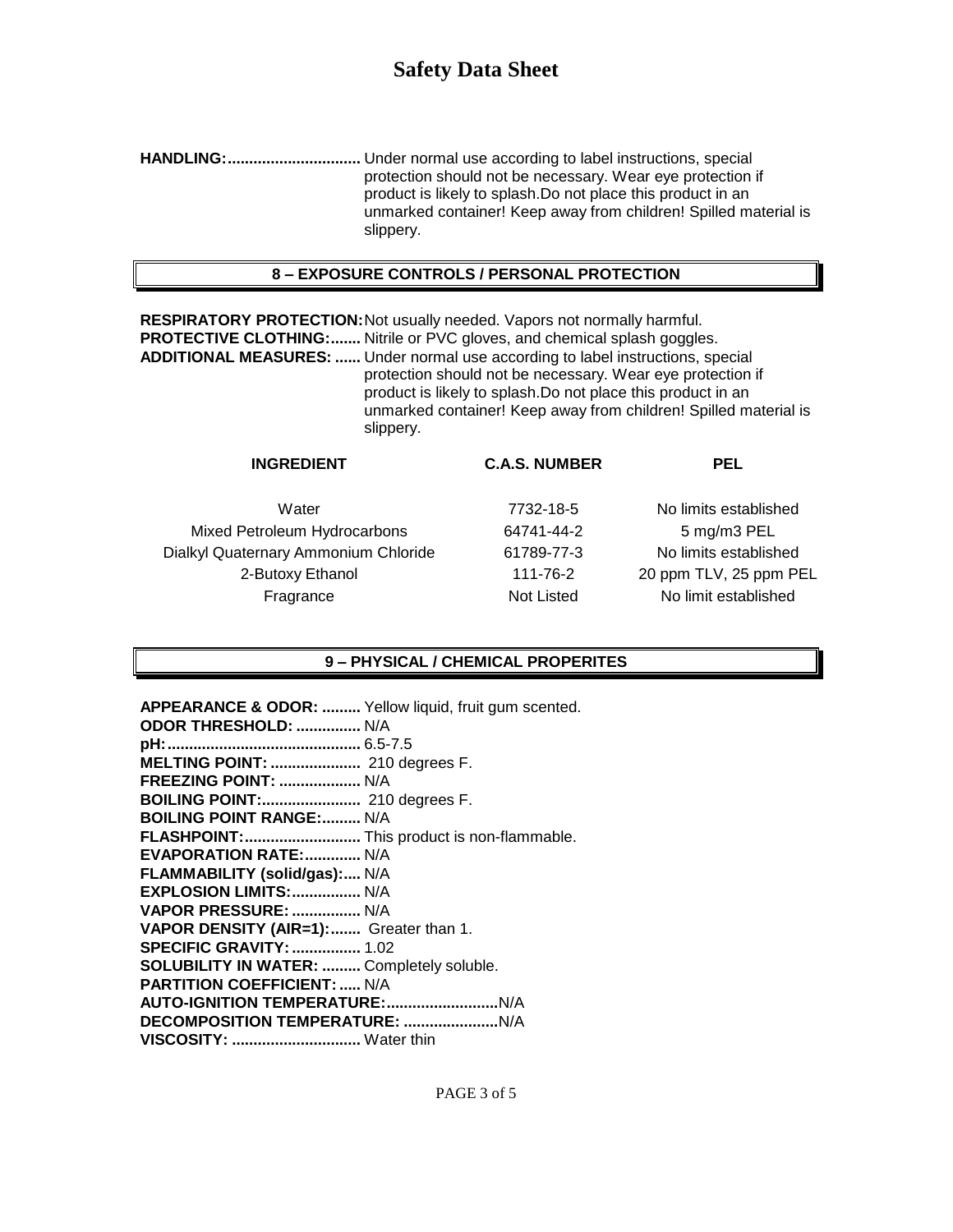# **Safety Data Sheet**

### **10 – STABILITY and REACTIVITY**

**STABILITY:...............................** Stable under normal conditions. **HAZARDOUS DECOMP.: .........** This product not known to polymerize. **INCOMPATIBILITY:..................** Do not mix with other chemicals.

### **11 – TOXICOLOGICAL INFORMATION**

**ROUTE(S) OF ENTRY:.............** Ingestion. Not likely to be inhaled in dangerous amounts. **LISTED CARCINOGEN: ...........** None over 0.1%. **MEDICAL CONDITION AGGRAVATED:..................**May aggravate pre-existing dermatitis. **INHALATION:............................** Not likely to be inhaled in hazardous amounts. Maintain adequate ventilation in the work area. **INGESTION:..............................** This material can cause irritation to the stomach and esophagus if ingested. **EYES:........................................** May cause severe eye irritation or burns. **SKIN (DERMAL): ......................** This product may cause irritation or redness of the skin. **ACUTE TOXICITY\* (ORAL):…… .............................**>2000 mg/kg **ACUTE TOXICITY\* (DERMAL):.. .............................**>2000 mg/kg **ACUTE TOXCITY\* (INHALATION):..........................**>20,000 ppm V (Gas), >20 mg/l (Vapor), >5 mg/l (Dust)

**\***Determined using the additivity formula for mixtures (GHS Purple Book, 3.1.3.6)

### **12 – ECOLOGICAL INFORMATION**

### **ENVIRONMENTAL FATE AND DISTRIBUTION:** N/A

### **13 –DISPOSAL CONSIDERATIONS**

**WASTE DISPOSAL: .................** As recommended by local, state and federal authorities.

### **14 – TRANSPORTATION INFORMATION**

**PROPER SHIPPING NAME:.....** Not D.O.T. regulated. **HAZARD CLASS:...................... UN/NA NUMBER: ..................... PACKAGING GROUP :.............**

### **15 - REGULATIONS**

Contents of this MSDS comply with the OSHA Hazard Communication Standard 29CFR 1910.1200

PAGE 4 of 5